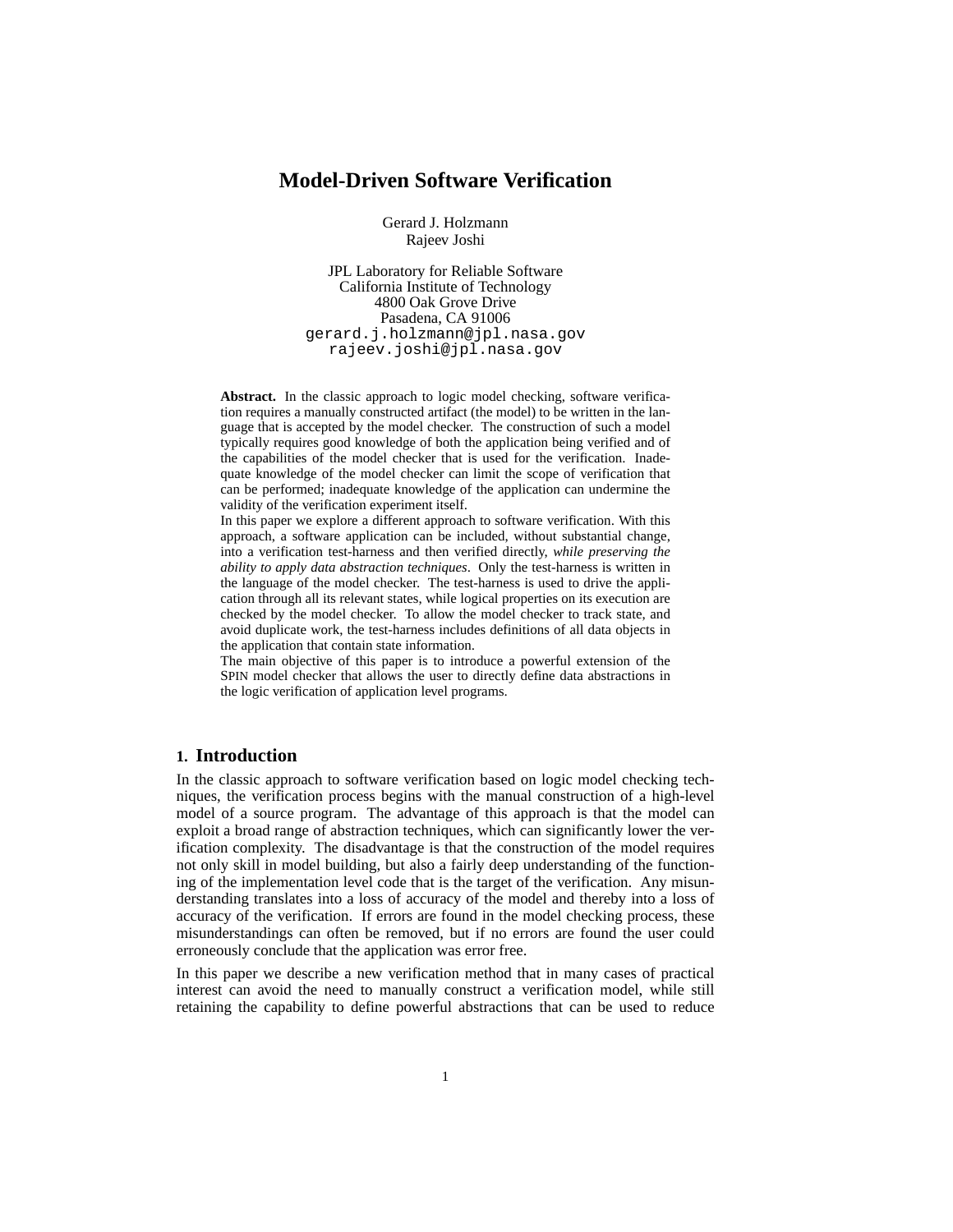verification complexity. We call this method ''model-driven software verification.''

In Section 2 we discuss the basic method of using embedded  $C$  or  $C++$  code within SPIN verification models, and we discuss a relatively small extension that was introduced in SPIN version 4.1 to support data abstraction on embedded C code. Section 3 contains a discussion of two example applications, Section 4 reviews related work, and Section 5 presents our conclusions.

## **2. Model Checking with Embedded C Code**

SPIN versions 4.0 and later support the inclusion of embedded C or  $C_{++}$  code within verification models [8,9]. A total of five different primitives can be used to connect a verification model to implementation levelCcode. Some of these primitives serve to define what the *state* of the model is, with optionally some of the state information residing in the application. Other primitives serve to define either conditional or unconditional *state transitions*.

One of the primitives that can be used to define *state* is c\_decl, which is normally used to introduce the types and names of externally declared C data objects that are referred to in the model. Another primitive of this type is c\_track, which is used to define which of the data objects that appear in the embedded C code should be considered to hold state information that is relevant to the verification process.

Two other primitives define state *transitions* with the help of C code. The first of these is c\_code, which can be used to enclose an arbitrary fragment of C code that is used to effect the desired state transition. The last primitive we discuss here is  $c_{\text{expr}}$ , which can be used to evaluate an arbitrary side-effect free expression in C to compute a Boolean truth value that is then used to determine the executability of the statement itself.

Figure 1 illustrates the use of these four primitives with a small example.

```
c_decl {
         extern float x;
         extern void fiddle(void);
};
c_track "&x" "sizeof(float)";
init {
         do
         :: c_expr { x < 10.0 } -> c_code { fiddle(); }
         :: else -> break
         od
}
```
**Fig. 1.** Embedded C Code Primitives.

The first statement in this example introduces definitions of an externally declared floating point variable named  $x$  and an externally declared function named  $f$ iddle(). Presumably, the variable holds state information we are interested in, and the function defines a state transition. To record the fact that the external variable holds state information that must be tracked by the model checker, the c\_track primitive is used to provide the model checker with two salient facts: the address of the variable and its size in bytes. The model checker will now instrument the verification engine to copy the current value of variable  $x$  into the state descriptor after any transition in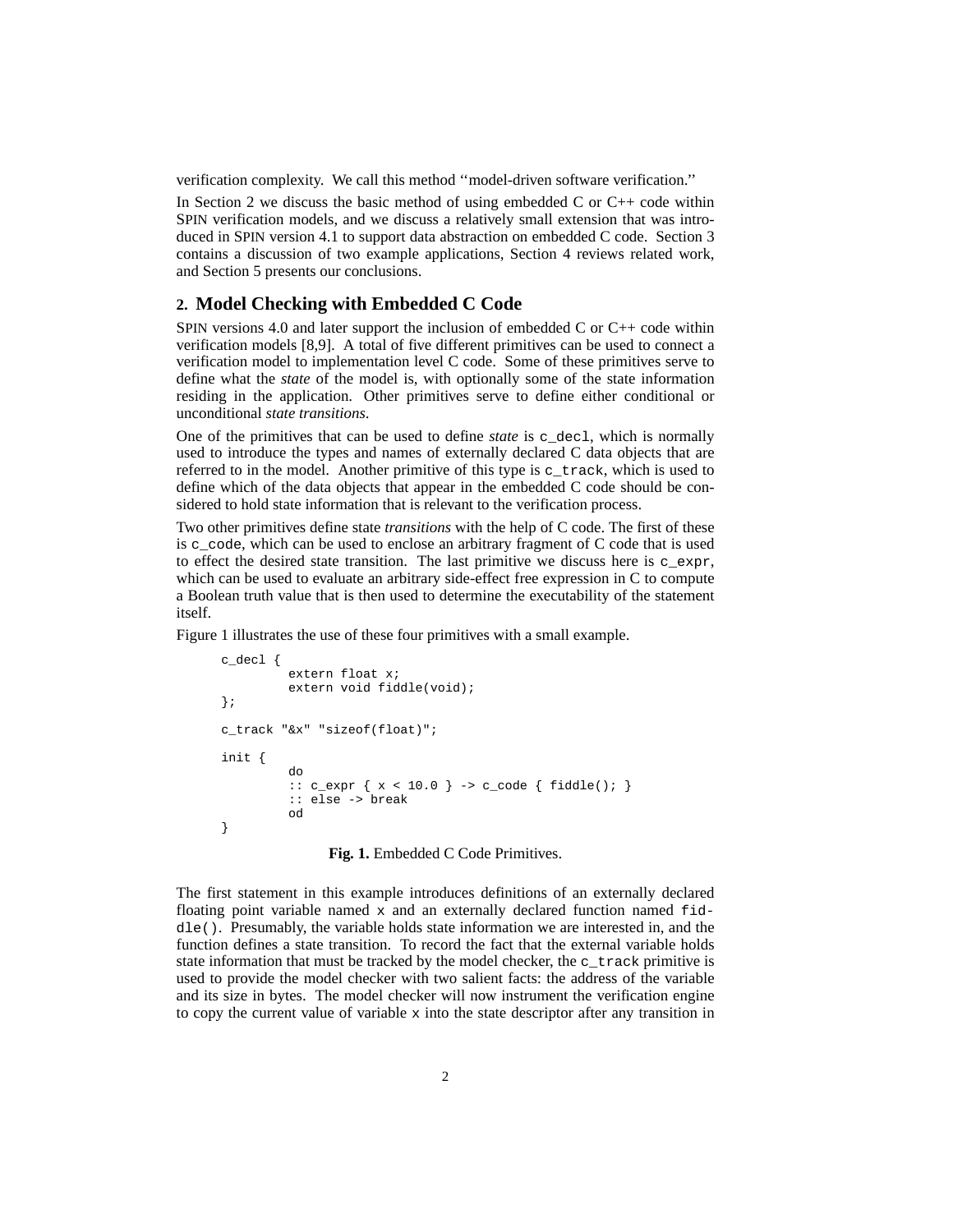which its value could have changed (i.e., after every execution of a c\_code statement). Similarly, whenever the verifier performs a backtracking step for any statement that could have changed the value of the variable, the code of the verifier is again instrumented to reset the value of  $x$  to the copy of its previous value that was stored in the state descriptor for the earlier state.

The init process in this example model will now repeatedly call the external function fiddle() until it sees that the value of floating point variable  $x$  is less than 10.0, after which it will stop.

Effectively, these extensions allow us to introduce new datatypes in verification models, well beyond what PROMELA supports, and it allows us to define new types of transitions, with SPIN performing the normal model checking process.

It is important to note here that the c\_track primitive, as used here, supports two separate goals: state tracking and state matching.

- State *tracking* allows us to accurately restore the value of data objects to their  $\Box$ previous states when reversing the execution of statements during the depthfirst search process.
- State *matching* allows us to recognize when a state is revisited during the  $\Box$ search. When a state is revisited, the model checker can immediately backtrack to a previous state to avoid repeating part of the search that cannot yield new results.

We will see shortly that if we modify the way in which state information can be matched, while retaining accurate tracking, we can define powerful abstractions that can significantly reduce the complexity of verifications.

# **2.1. Tracking without Matching**

There are cases where the value of an external data object should be tracked, to allow the model checker to restore the value of these data objects when *backtracking*, but where the data object does not actually hold relevant state information. It could also be that the data object does hold state information, but contains too much detail. In these cases we would benefit from defining abstractions on the data that are used in state *matching* operations, while retaining all details that are necessary to restore state in the application in *tracking* operations.

A relatively small extension that makes it possible to do this was included in SPIN, starting with version 4.1. The extension is to support an additional, and optional, argument to the c\_track primitive that specifies whether the data object that is referred to should be matched in the statespace. There are two versions:

c\_track "&x" "sizeof(float)" "Matched";

and

c\_track "&x" "sizeof(float)" "UnMatched";

with the first of these two being the default if no third argument is provided (and backward compatible with the original definition of the  $c$  track primitive in [9]).

The value of *unmatched* data objects is saved on the search stack, but not in the state descriptor.

The resulting SPIN nested-depth first search algorithm is identical to the one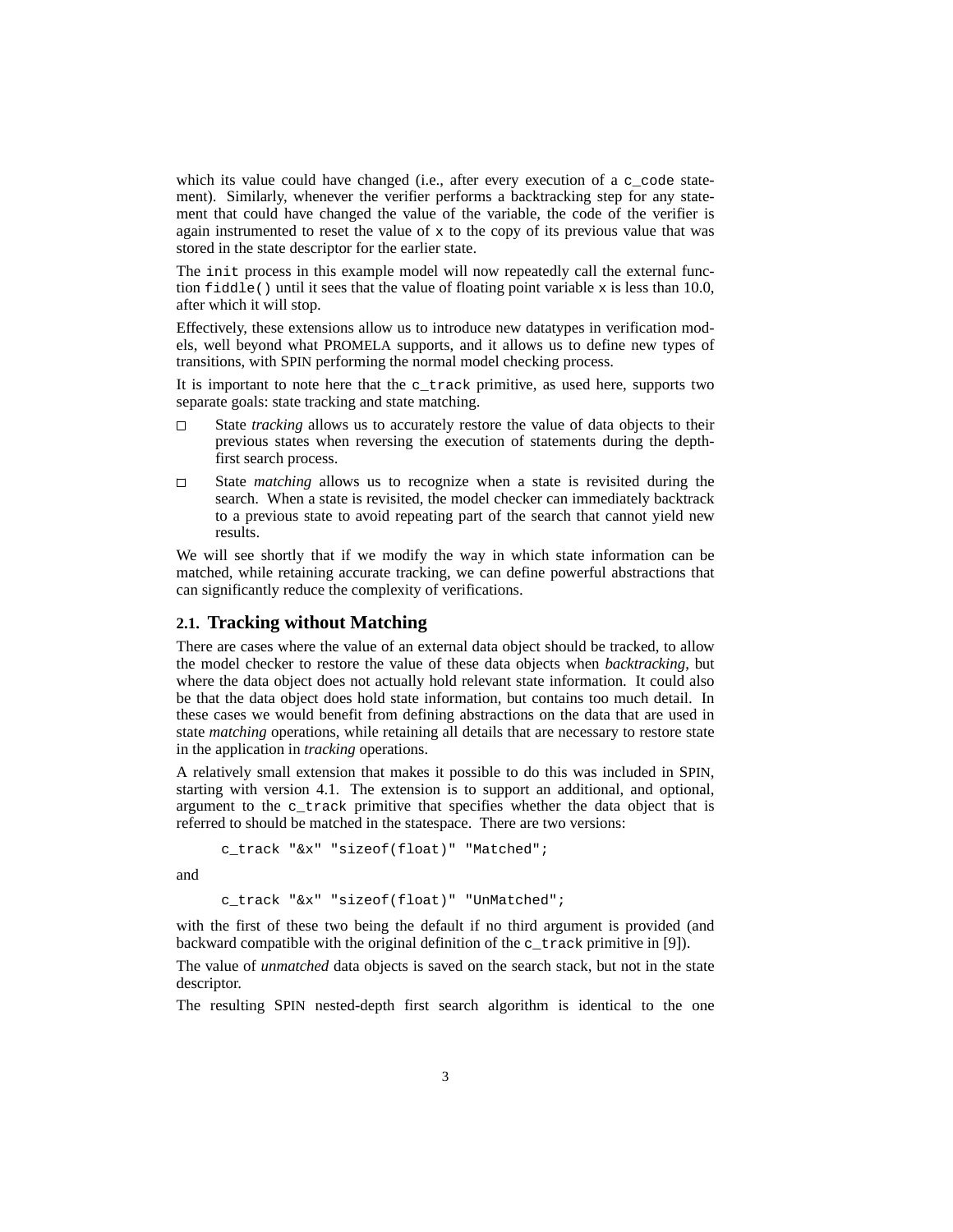```
1 proc dfs1(s)
2 add s to Stack1<br>3 add \{f(s), 0\} to
3 add {f(s),0} to States<br>4 for each transition (s
4 for each transition (s, a, s') do<br>5 if \{f(s') \cdot 0\} not in St.
                      if {f(s',0)} not in States then dfs1(s') fi
6 od
           if accepting(f(s)) then seed := {f(s), 1}; dfs2(s,1) fi
8 delete s from Stack1
9 end
10 proc dfs2(s) /* nested search */<br>11 add s to Stack2
           add s to Stack2
12 add {f(s),1} to States<br>13 for each transition (s
13 for each transition (s,a,s') do<br>14 if \{f(s')\} == seed t
                      if {f(s',1)} == seed then report cycle15 else if \{f(s'),1\} not in States then dfs2(s') fi<br>16 od
           \circ d17 delete s from Stack2
18 end
```
**Fig. 2.** Nested Depth-First Search with Abstraction (cf. Fig. 8 in [1]).

discussed in [1] in the context of a discussion on symmetry reduction. For convenience, Figure 2 reproduces the algorithm as it was discussed in [1] (see [9] for a more basic description of the standard nested depth-first search algorithm). The abstract representation of a state is computed here by abstraction function  $f(s)$ .

### **2.2. Validity of Abstractions**

The extension of the c\_track primitive allows us to include data in a model that has relevance to the accurate execution of implementation level code, but no relevance to the verification of that code.

The simplest use of this new option is to use it to track data without storing it in the model checker's state-vector, where before the only way to track it would have been to do just that. When used in this way, the use of unmatched  $c$ \_track primitives equates to *data hiding*.

Another use is to use unmatched  $\sigma$  track statements to hide the values of selected data objects from the state-vector, and then to add abstraction functions (implemented in C) to compute abstract representations of the data that will now be matched in the state-vector, using additional *matched* c\_track primitives. We can now achieve true abstractions, though of course only of the value of data objects.

As a simple example of the latter type of use, consider two implementation level integer variables  $x$  and  $y$  that appear in an application program. Suppose further that the absolute value of these two variables can be shown to be irrelevant to the verification attempt, but the fact that the sum of these two variables is odd or even is relevant. We can now setup the required data abstraction for this application by defining the following c\_track primitives:

```
/* data hiding */
        c_track "&x" "sizeof(int)" "UnMatched";
       c_track "&y" "sizeof(int)" "UnMatched";
/* abstraction: */
       c_track "&sumxy" "sizeof(unsigned char)" "Matched";
```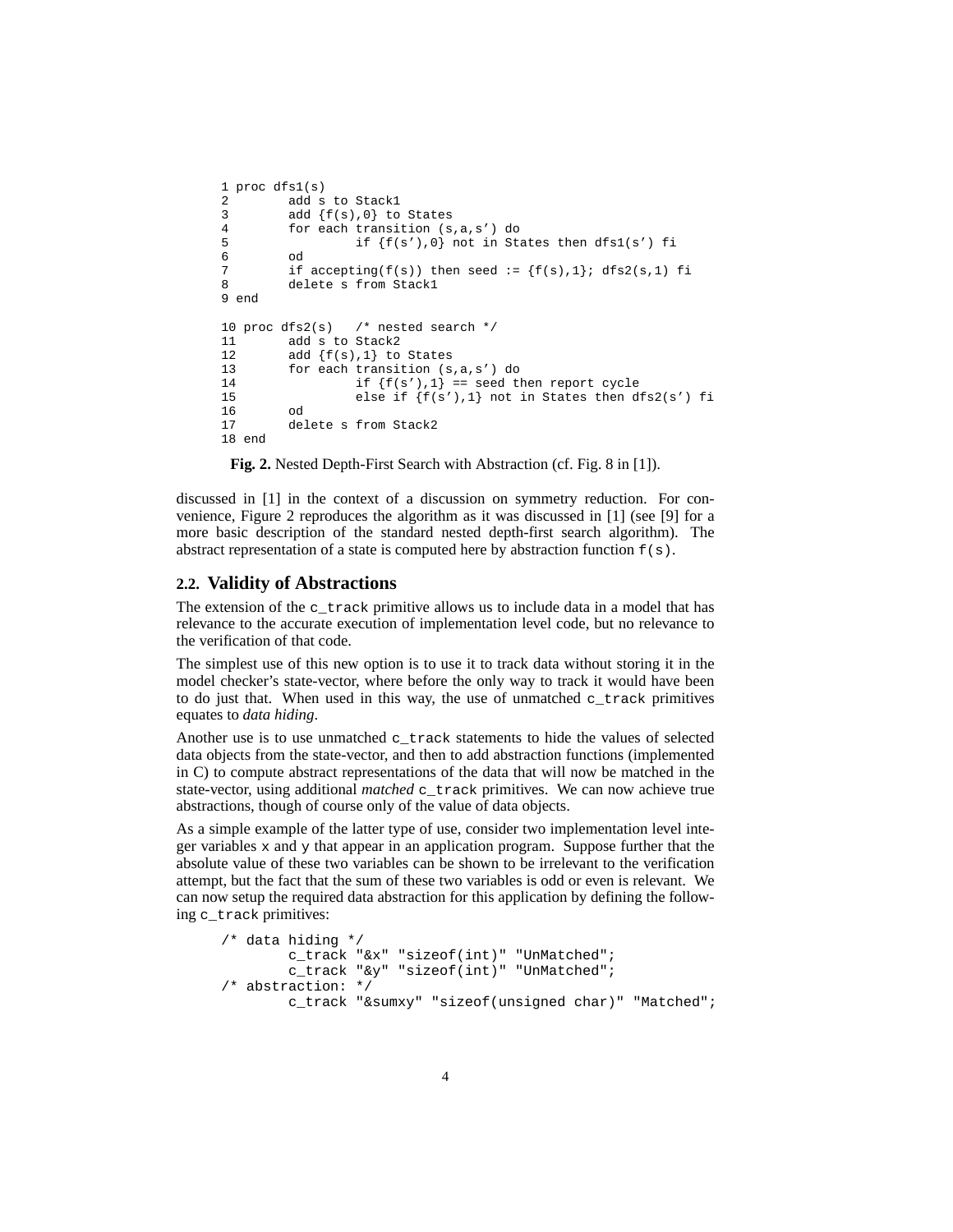and we add the abstraction function:

```
c_code {
         void abstraction(void) { sumxy = (x+y) 2; }
}
```
which should now be called after each state transition that is made through calls on the application level code.

The abstractions have to be chosen carefully, to make sure that they preserve the logical soundness and completeness of the verification. This is clearly not true for all possible abstractions one could define with the mechanism we have discussed. Consider, for instance, the abstraction above in the context of the following model:

```
init {
         c_code \{ x = y = 0; abstraction(); };
         do
         :: c_code \{ x = (x+1) \{M} ; y = (y+1) \{N} ; abstraction(); \}od
}
```
Suppose we are checking the invariant that  $x + y$  is even. This invariant holds for the model above if both *M* and *N* are even, but not in general. For instance, it does not hold for the case  $M = 3$ ,  $N = 4$ . In this case, the model checker would stop the search after exploring the first transition, and erroneously declare that the invariant holds. In the next subsection, we describe a sufficient condition for ensuring that the verification is sound with respect to the abstraction, for a given model.

### **2.3. Sufficient Conditions for Soundness**

The model-checker checks properties by exploring the set of reachable states, starting from a predetermined initial state. Exploring a state consists of enumerating its successors, determining which of these states are potentially *relevant*, and recording the newly encountered states in some data-structure. This data-structure is, for instance, a stack in a depth-first search, and it is a queue in a breadth-first search.

Given a symmetric relation ∼ on concrete states, a state *s* is considered *relevant* if the search has not seen any state *t* such that *s*∼*t*. In the following discussion, we will refer to states that have been visited in the search at least once as *encountered* states, and to those encountered states whose complete set of successors has been computed as *explored* states. (Note that the use of no abstraction corresponds to the situation in which ∼ is the identity relation. In this case a state is considered relevant if it has not been encountered before.)

The search algorithm we have outlined explores states in the concrete model, and in effect maintains a concrete path to each state on the depth-first search stack. Thus any abstraction relation is necessarily logically complete. To ensure that the abstraction relation ∼ is also logically sound, we need to ensure that its use does not cause the search algorithm to miss any error states. Below, we present a condition for ensuring this. We use the following notation:  $w$ ,  $x$ ,  $y$ ,  $z$  denote states, and  $\sigma$ ,  $\tau$  denote paths. We write  $\sigma_i$  to denote the *i*-th state in  $\sigma$ . We use  $\rightarrow$  to denote the transition relation, so  $x \rightarrow y$  denotes that there is a transition from state *x* to state *y*.

A symmetric relation on concrete states is a *bisimulation* [13] when it satisfies the following condition:

$$
\forall w, y, z: w \neg y \land y \rightarrow z \Rightarrow (\exists x: w \rightarrow x \land x \neg z)
$$
 (1)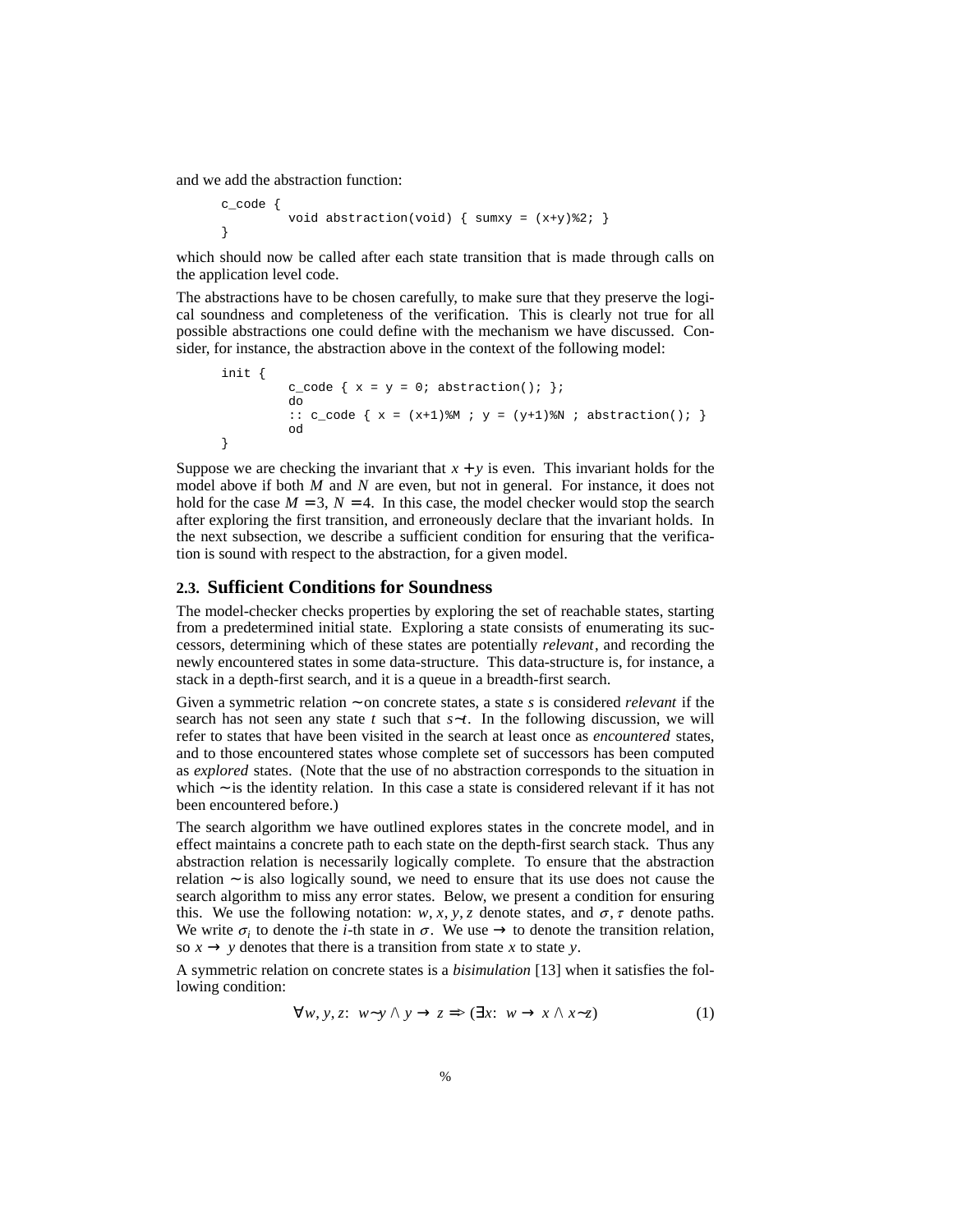Thus states *w* and *y* are bisimilar if, whenever there is a transition from *y* to *z*, there is a successor *x* of *w* such that *x* and *y* are also bisimilar. Given a bisimulation  $\sim$ , we say paths  $\sigma$  and  $\tau$  *correspond* when  $\forall i$ :  $\sigma_i \sim \tau_i$ .

The importance of bisimulation is given by the following theorem [1,2].

**Theorem.** Let ∼ be a bisimulation, and let *AP* be a set of atomic propositions such that every proposition *P* in *AP* satisfies

$$
\forall x, y: P(x) \land x \sim y \implies P(y) \tag{2}
$$

Then, any two bisimilar states satisfy the same set of CTL<sup>\*</sup> state formulas over propositions in *AP*. Furthermore, any two corresponding paths satisfy the same set of CTL\* path formulas over propositions in *AP*.

This means that when conditions (1) and (2) are both satisfied, the abstraction will preserve logical soundness.

# **3.** Two Sample Applications

## **3.1. Tic Tac Toe**

We will illustrate the use of the new verification option, and the types of data abstraction it supports, with a small example. For this example we will use a model of the game of tic tac toe. First, we will write the model in basic PROMELA, asapure SPIN model and show its complexity. Then we will rewrite the model to include some operations in embedded C code, and we will show how abstractions can now be used to lower the verification complexity well below what was possible with the pure SPIN model, without sacrificing accuracy.

The pure PROMELA version of the model is shown in Figure 3.

We represented the 3x3 board in a two-dimensional array b, constructed with the help of PROMELA typedef declarations. Because the players in this game strictly alternate on moves, we can use a single process and record in a bit variable z which player will make the next move. Player 0 will always make the first move here. A square has value 0 when empty, and is set to either 1 or 2 when it is marked by one of the two players. In the first if statement, a player picks any empty square to place a mark. When no empty squares are left, a draw is reached and the game stops. When a move could be made, the player checks for a win, and if one is found it prints the board configuration for the winning position and forces a deadlock (to allow us to distinguish these states from normal termination where the process exits). We have enclosed the computation in an atomic sequence, to achieve that no intermediary states are stored during the model checking process, only the final board positions that are computed.

The verification of this model explores 5,510 states. Clearly, we are not exploiting the fact that the game board has many symmetries. There are, for instance, both rotational symmetries and mirror symmetries (left/right and top/bottom) that could be taken into account to reduce verification complexity. In principle, the SPIN model could be rewritten to account for these symmetries, but this is surprisingly hard to do, and risks the introduction of inaccuracy in the verification process.

With careful reasoning, we can see that there are only 765 unique board positions in the game, and 135 of these positions are winning for one of the two players, e.g. [14]. The maximum number of moves that can be made is further trivially 9. In our first verification attempt we therefore did considerably more work than is necessary.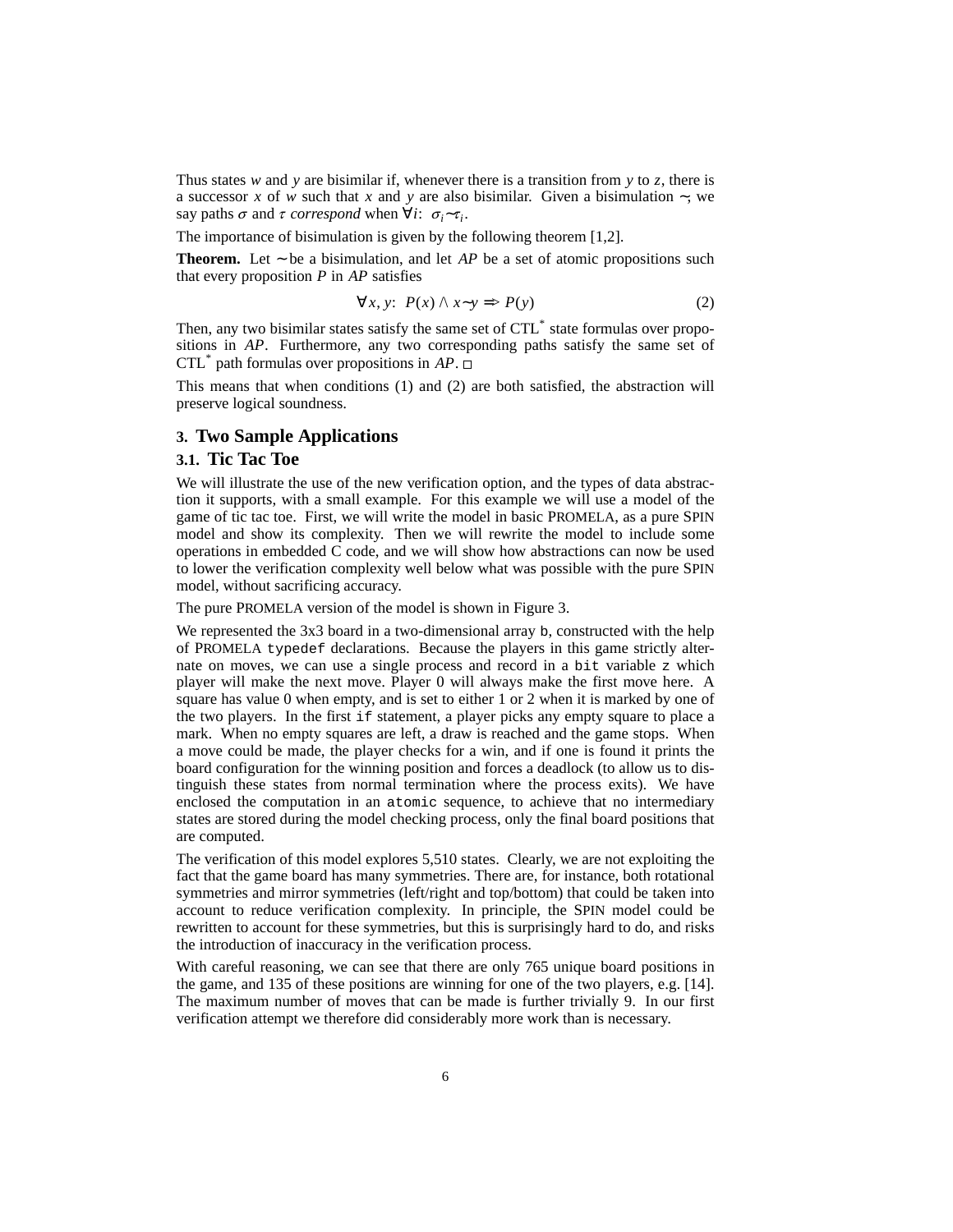```
#define SQ(x,y)   lb.r[x].s[y] \rightarrow b.r[x].s[y] = z+1#define H(v,w) b.r[v].s[0]==w & b.r[v].s[1]==w & b.r[v].s[2]==w
#define V(v,w) b.r[0].s[v]==w && b.r[1].s[v]==w && b.r[2].s[v]==w
                b.r[0].s[0]==w \& b.r[1].s[1]==w \& b.r[2].s[2]==w#define DD(w) b.r[2].s[0]==w && b.r[1].s[1]==w && b.r[0].s[2]==w
typedef Row { byte s[3]; };
typedef Board \{ Row r[3]; \};
Board b;
bit z, won;
init {
         do
         :: atomic { /* do not store intermediate states */
            !won ->
            if /* all valid moves */
            :: SQ(0,0) :: SQ(0,1) :: SQ(0,2)
            \therefore SQ(1,0) \therefore SQ(1,1) \therefore SQ(1,2)
            :: SQ(2,0) :: SQ(2,1) :: SQ(2,2)
            :: else -> break /* a draw: game over */
            fi;
            if /* winning positions */
            :: H(0, z+1) || H(1, z+1) || H(2, z+1)|| V(0, z+1) || V(1, z+1) || V(2, z+1)|| UD(z+1) || DD(z+1) ->
                 /* print winning position */
                printf("%d %d %d\n%d %d %d\n%d %d %d\n",
                      b.r[0].s[0], b.r[0].s[1], b.r[0].s[2],
                      b.r[1].s[0], b.r[1].s[1], b.r[1].s[2],
                      b.r[2].s[0], b.r[2].s[1], b.r[2].s[2]);
                 won = true /* and force a stop */<br>
else -> z = 1 - z /* continue */
            :: else -> z = 1 - zfi;
            } /* end of atomic */
         od
```
}

**Fig. 3.** Tic Tac Toe, Pure PROMELA Model.

We will now revise the model to make use of a C function to store the board configuration in a C data structure, and to perform the moves that are non-deterministically selected with a SPIN model (which now starts to perform the function of a test-harness around a C application).

We will retain the same basic structure of the algorithm. Again, a win will result in a deadlock, and a draw will lead to normal process termination. In the first version of the model with embedded C code, shown in Figure 4, we track and match all relevant external data, which in this case includes just the the board configuration.

We have introduced variables  $x$  and  $y$  to record the square that is selected in the first part of the algorithm. The location of the square is passed to the C function that will now place the mark in that square and check for a win. The C function play() returns either a 2 if the last move made produced a win, or a 1 if it did not and the turn should go to the next player, as before.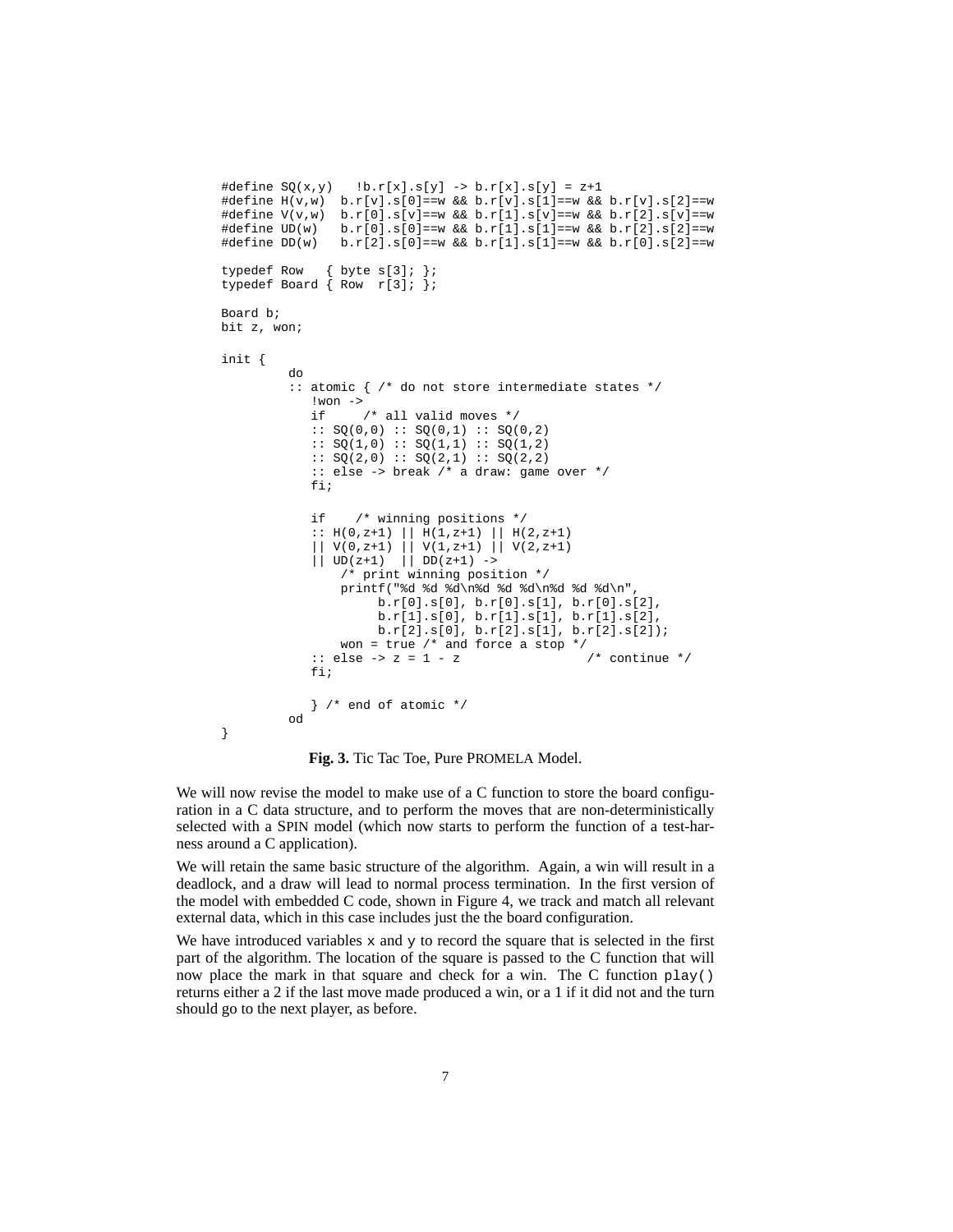```
#define SQ(a,b) c_expr { (!board[a][b]) } -> x=a; y=b
c_decl {
          extern short board[3][3];
          extern short play(int, int, int);
};
c_track "&board[0][0]" "sizeof(board)"; /* matched */
byte x, y, z, won;
init {
   do
   :: atomic { !won ->
         if /* all valid moves */
          \therefore SQ(0,0) \therefore SQ(0,1) \therefore SQ(0,2)
          :: SQ(1,0) :: SQ(1,1) :: SQ(1,2)
          :: SQ(2,0) :: SQ(2,1) :: SQ(2,2)<br>:: else -> break /* a draw */
          :: else -> break
         fi;
          c_code {
             switch (play(now.x, now.y, now.z+1)) {
             default: printf("cannot happen\n"); break;
             case 1: now.z = 1 - now.z; break;case 2: now.won = 1; break; /* force a stop */}
             now.x = now.y = 0; /* reset */
          }
      }
   od
}
```
**Fig. 4.** Tic Tac Toe, Version with Embedded C Code.

The external C function is shown in Figure 5. Perhaps not surprisingly, this model explores the same number of states as the pure SPIN model, and declares the same number of winning positions, though it does not have to search as deeply into the depth-first search tree (31 steps instead of 40 for the earlier model).

We will now change the last model into one that uses data abstraction. The new model is shown in Figure 6.

We have turned off state matching on the board configuration, while retaining the tracking capability that allows us to perform an accurate depth-first search. We have also introduced a new integer variable named abstract that we will use to record an abstract value of the board configuration, taking into account all symmetries that exist on the game board. This value is both tracked and matched. The rest of the test harness specification is unchanged.

We must now extend the C function a little, to provide the computation of the abstract board value. We do so by calling an extra function board\_value() that is called in function play() immediately after the new mark is placed.

The details of this computation, shown in the Appendix, are not too important. Suffice it to say that each board configuration is assigned a unique value between 0 and 19682, by assigning a numeric place value to each square. The board value is computed for each rotation and mirror reflection of the board, and the minimum of the 8 resulting numbers is selected as a canonical representation of the set. That number is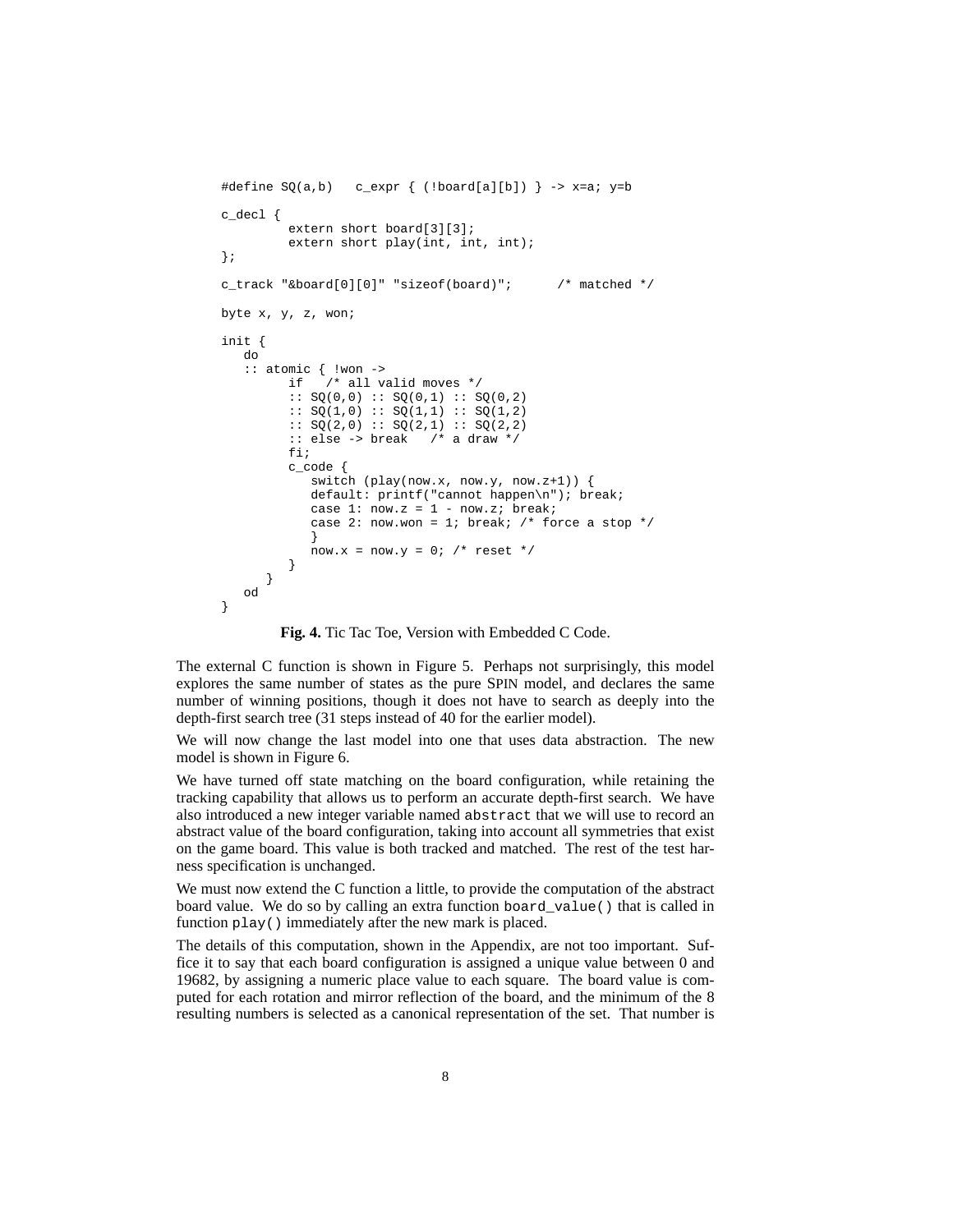```
#define H(a,b) (board[a][0]==b && board[a][1]==b && board[a][2]==b)
#define V(a,b) (board[0][a]==b && board[1][a]==b && board[2][a]==b)
#define UD(b) (board[0][0]==b && board[1][1]==b && board[2][2]==b)
#define DD(b) (board[2][0]==b && board[1][1]==b && board[0][2]==b)
short board[3][3];
short
play(int x, int y, int z)
{
    board[x][y] = z; /*place mark */
    /* check for win: */
    if ((H(0, z) || H(1, z) || H(2, z))|| \nabla(0, z) || \nabla(1, z) || \nabla(2, z)|| DD(z) || UD(z))
        Printf("%d %d %d\n%d %d %d\n%d %d %d\n",
        board[0][0], board[0][1], board[0][2],
        board[1][0], board[1][1], board[1][2],
        board[2][0], board[2][1], board[2][2]);
        return 2; /* last move wins */
    }
    return 1; /* game continues */
}
```
**Fig. 5.** C Source Code for Play().

stored in the state descriptor, and used in state matching operations. A state will now match if a board configuration is encountered that is equivalent to one previously seen, taking all rotational and mirror symmetries into account. Yet the execution of the actual code always works with the full detail on the actual board configuration.

**Table 1.** TicTacToe Verification.

| Version                                         | <b>States</b> | Depth | Wins |
|-------------------------------------------------|---------------|-------|------|
| Pure SPIN Model                                 | 5510          | 40    | 942  |
| Model with Embedded C Code                      | 5510          | 31    | 942  |
| Model with Embedded C Code and Data Abstraction | 771           | 31    | 135  |
| Minimum Required for Solution                   | 765           | Q     | 135  |

The number of reachable states is with this data abstraction reduced to 771 states, with 135 of these state declared as winning positions, as shown in Table 1. Since the actual number of uniquely different board configurations is 765, SPIN encounters just six cases here where it revisits an old configuration with different values for the additional state variables x, y, or z.

It should be noted that we could also have used the c\_track mechanism to introduce a new state variable that captures the non-abstracted board value (i.e., without taking into account the equivalence of rotations and mirror reflections of the game board). By storing and tracking the board value as a single 4-byte integer, rather than as the original 9-byte array of marks, we then define an application specific data compression on part of the state information, and similarly benefit by achieving a reduction of the memory requirements. This means that our new c\_track mechanism can not just exploit user-defined abstractions, but also user-defined lossless or lossy data compression methods. Of course, for verification accuracy we will normally want to restrict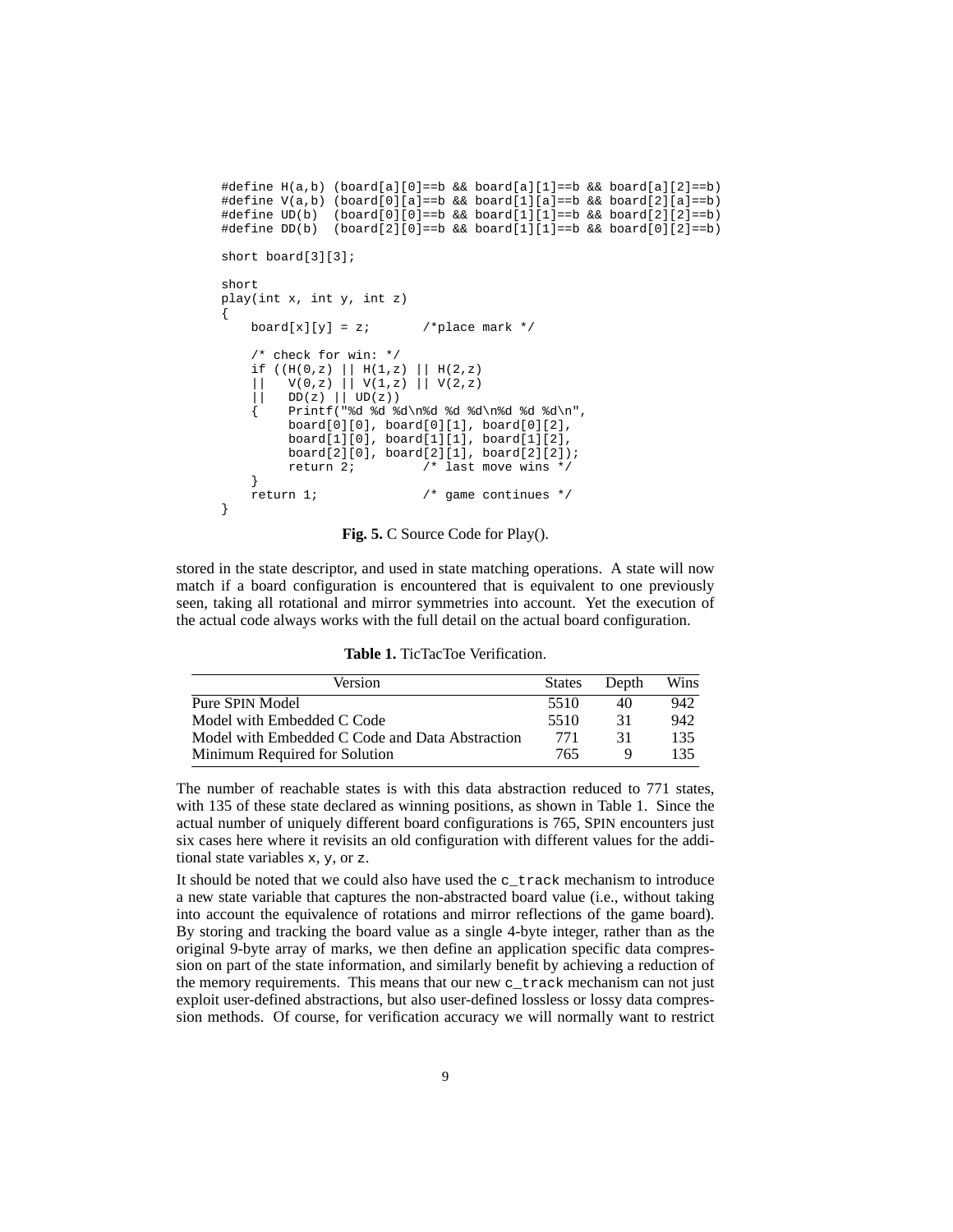```
c_decl {
          extern short board[3][3];
          extern short play(int, int, int);<br>extern short abstract; /* board value */
          extern short abstract;};
c_track "&board[0][0]" "sizeof(board)" "UnMatched";
c_track "&abstract" "sizeof(short)"; /* matched */
byte x, y, z, won;
init {
    do
     :: atomic { !won ->
          if /* all valid moves */
         :: c_{\text{expr}} { (!board[0][0]) } -> x = 0; y = 0
         :: c_expr { (!board[0][1]) } -> x = 0; y = 1<br>:: c_expr { (!board[0][2]) } -> x = 0; y = 2
                                         \} -> x = 0; y = 2
         :: c_expr \{ (!board[1][0]) \} -> x = 1; y = 0
         :: c_expr { (!board[1][1]) } -> x = 1; y = 1<br>:: c_expr { (!board[1][2]) } -> x = 1; y = 2
         :: c\_expr \{ (!board[1][2]):: c_expr { (!board[2][0]) } -> x = 2; y = 0
         :: c_expr \{ (!board[2][1]) \} -> x = 2; y = 1
         :: c_expr { (!board[2][2]) \int -> x = 2; \int = 2
         :: else -> break /* a draw */
         fi;
         c_code {
              switch (\text{play}(now.x, now.y, now.z+1)) {
              default: printf("cannot happen0); break;
              case 1: now.z = 1 - now.z; break;case 2: now.won = 1; break; /* force a stop */}
              now.x = now.y = 0; /* reset */
         }
        }
    od
}
```
**Fig. 6.** Tic Tac Toe, With Data Abstraction.

the use to sound abstractions and lossless data compression.

### **3.2. Soundness**

To see that the abstractions we have used in this example are logically sound, we show that they satisfies the conditions (1) and (2) from Section 2.3, as required by the theorem.

For given board configurations *b*0 and *b*1, the relation *b*0∼*b*1 is defined to hold when *b*0 and *b*1 evaluate to the same abstract board value (i.e., the configurations are equivalent upto rotations and reflections). It is easy to check that the state predicate *P*, where  $P(b)$  denotes that *b* is a winning configuration, satisfies condition (2), since a win is invariant under rotations and reflections.

To see that the abstraction relation ∼ satisfies condition (1), note that each transition in the model is either (i) a move by player 1, (ii) a move by player 2, or (iii) a win. We must then show that, for any two equivalent board configurations *b*0 and *c*0, if there is a transition from *b*0 to *b*1, then there is also a transition from *c*0 to *c*1 such that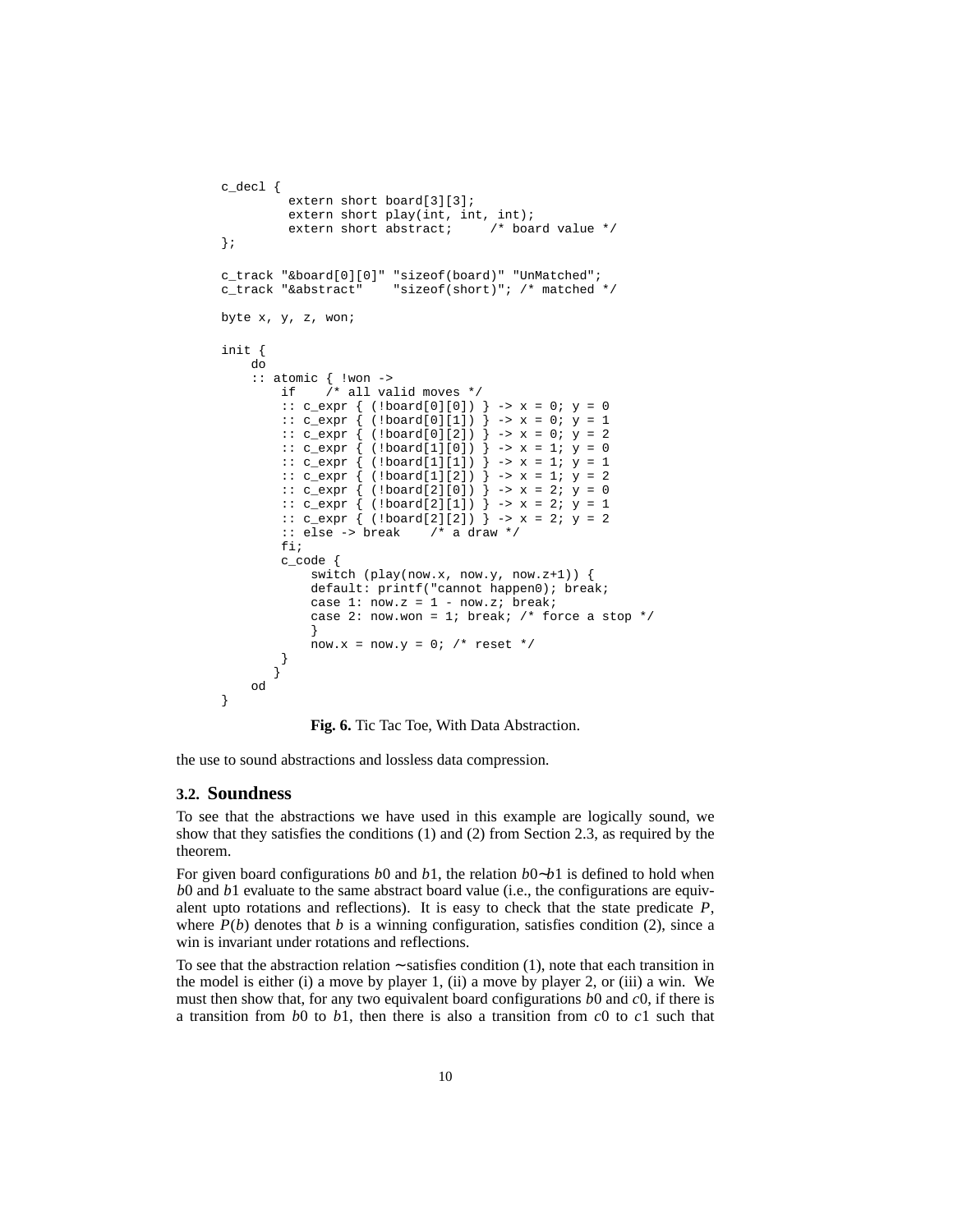## *c*1∼*b*1.

Consider first a transition of type (i), in which player 1 places a mark at position (*i*, *j*). Suppose that  $c0$  is a reflection of  $b0$  across the vertical axis. Then, it is easy to see that the transition that places the same mark at position  $(i, 2 - j)$  must be enabled in *c*0, and results in a state *c*1 that is equivalent to *b*1. A similar argument holds for the other ways in which *c*0 and *b*0 may be equivalent, and for transitions of type (ii).

For transitions of type (iii), it suffices to note that function play returns the same value for all equivalent board configurations.

## **3.3. A Larger Application**

For a larger application we will discuss the verification of one of the modules from the flight software for JPL's Mars Exploration Rovers (MER).

The MER software contains 11 threads of execution. Each thread serves one specific application, such as imaging, controlling the robot arm, communicating with earth, and driving. There are 15 shared resources on the rover, to which access must be controlled by an arbiter, which is the target of our verification. The arbiter module prevents potential conflicts between resource requests, and enforces priorities. For instance, it would not make sense to start a communication session with earth while the rover is driving. The policy in this case is that communication is more important than driving, so when a request for communication is received while the rover is driving, the arbiter will make sure that the permission to use the drive motors is rescinded in favor of a new permission to use the rover's antennas.



**Fig. 7.** Sample Communication Scenario.

Figure 7 shows a generic scenario for communication between user threads and the arbiter. In the scenario shown, user U0 requests access to a resource, which is granted by the arbiter. Next, a different user U1 makes a resource request that conflicts with the first one, but has precedence. The arbiter now sends a Rescind message to the first user, and waits for the confirmation that the resource is no longer used. Then the arbiter sends a Grant message to user U1. A new request from the first user while the second user still retains possession of the resource is now summarily denied by the arbiter. Eventually, the use of every resource must be completed by sending a Cancel message to the arbiter, which notifies the arbiter that the resource is now available for other users.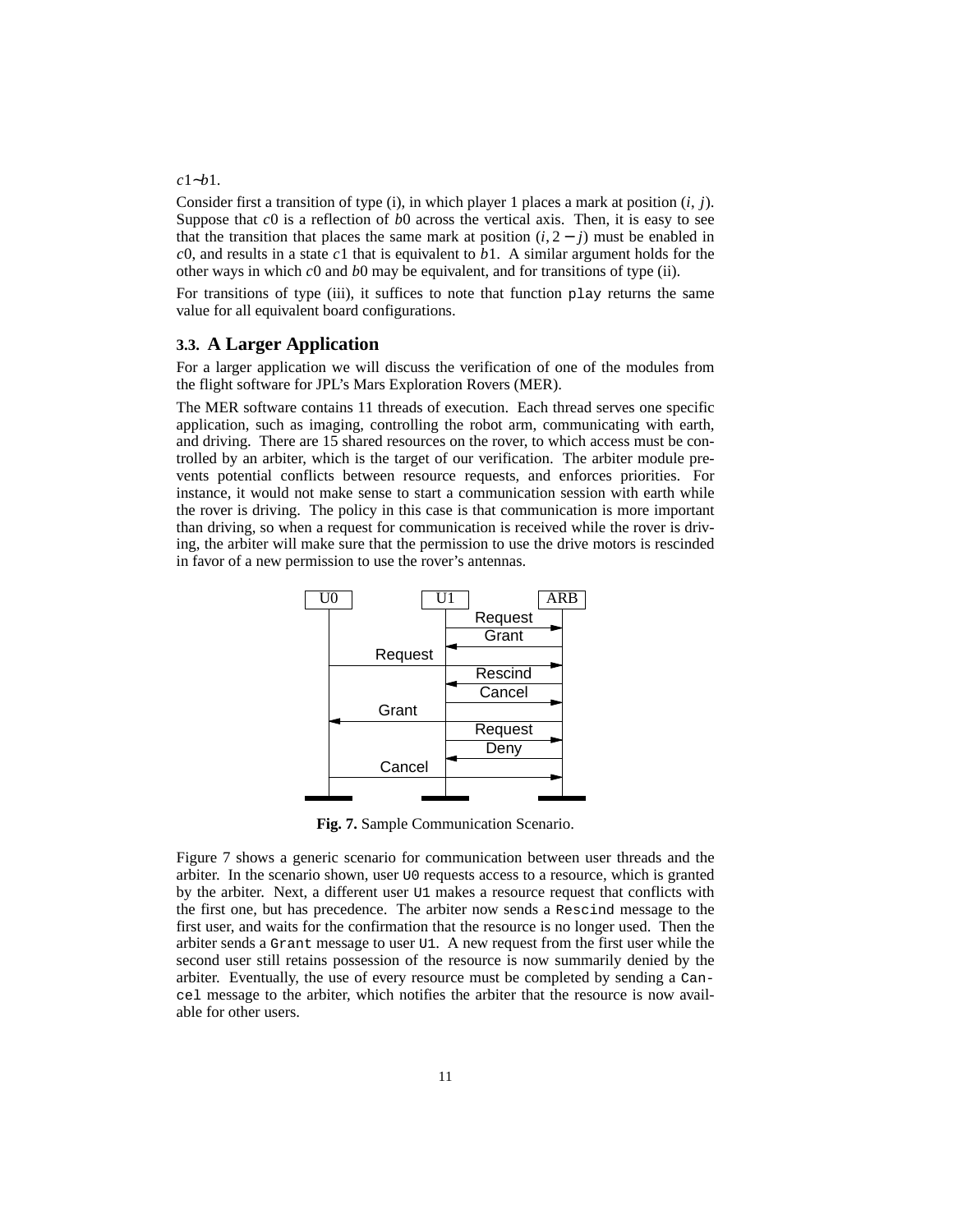The arbiter module consists of about 3,000 lines of source code, written in ANSI standard C. The arbiter also makes use of a lookup table that records which combinations of resource requests conflict, and what the various priorities are.

With 11 users competing for 15 resources, the complexity of a full-scale exhaustive verification quickly becomes intractable. With the bitstate (supertrace) search mode, SPIN can randomly prune these large search spaces, within limits set by the size of available physical memory on the machine that is used. For exhaustive coverage a different strategy must be followed. One such strategy is divide and conquer. By breaking the problem down into smaller subproblems that can be checked exhaustively we can build confidence that the larger problem has the desired properties (although in this case we cannot conclusively prove it).

As an example, we will look at a subproblem with 3 user processes, competing for access to just 3 of the available resources, cyclically, and in random order. Without the use of abstraction, a problem of this size is at the edge of what can be verified exhaustively with roughly 1 Gbyte of available memory. An experiment like this can be repeated for different subproblems by making different selections of the 3 resources competed for, slowly increasing the confidence in the correctness of the complete solution.

**Table 2.** MER Arbiter Verification.

| Version                                  | <b>States</b> | Time(s) | Mem(Mb) |
|------------------------------------------|---------------|---------|---------|
| Pure SPIN Model                          | 272.068       |         | 41.8    |
| Model with Embedded Code                 | 11.453.800    | 1458.0  | 701.7   |
| Model with Embedded Code and Abstraction | 261.543       | 51      | 55.2    |

Table 2 records the number of reachable states for three different versions of a verification model for the arbiter. The first version is a hand-built pure SPIN model of the arbiter algorithm, including only the lookup table from the original code as embedded C code. This model counts 245 lines of PROMELA code, plus 77 lines for the arbiter lookup table.

The second version uses the original arbiter C code, stubbed to isolate it from the rest of the flight code, with all relevant data objects that contain state information tracked and matched, using c\_track statements, without abstraction. There is approximately 4,400 bytes of state information that is tracked in this way. This information includes, for instance, a linked list of current and pending reservations, and a freelist of reservation slots. A hand-built test-harness of just 110 lines of PROMELA surrounds the arbiter code (as it did for the much simpler tictactoe example we discussed before), simulating the actions of the 3 selected user processes. The verification for this version of the model could only be completed with the hashcompact state compression option enabled, which effectively reduced memory use to about 127 bytes per state. More effective than this compression option, though, is to use the data abstraction method we discussed. In the third version of the verification model we added these abstractions, restricting the state information that is recorded to its bare essence. In this version we exclude, for instance, the values of pointers that are used to build the linked lists.

Each of the three versions can find counter-examples to logic properties that have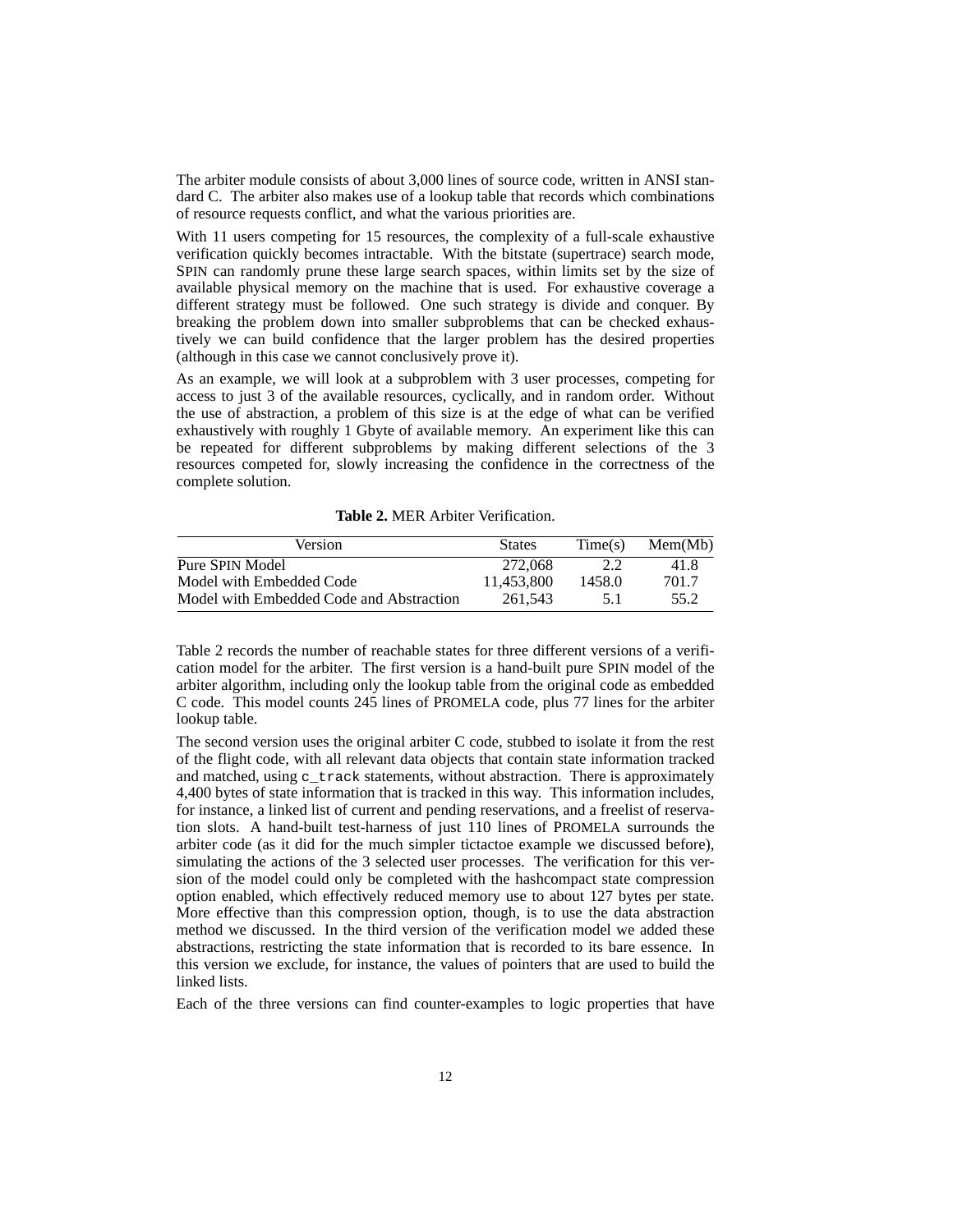known violations (including both safety and liveness properties). The first model, though efficient, can leave doubt about the accuracy of the modeling effort. The second model incurs the penalty of an implementation level verification, carrying along much more data than is necessary to prove the required properties. The third version of the model restores the relatively low complexity of a hand-built model, but has the benefit of precision and strict adherence to the implementation level code.

## **4. Related Work**

There have been several different approaches to the direct verification of implementation level C code, following the early work on automated extraction of verification models from implementation level code as detailed in for instance [3,7,8].

Perhaps best known is the work on Verisoft [6], which is based on the use of partial order reduction theory in what is otherwise a state-less search. In this approach, application level code is instrumented in such a way that its execution can be controlled at specific points in the code, e.g., at points where message passing operations occur or where scheduling decisions are made. The search along a given path of execution is stopped when a user-defined depth is reached, and then restarted from the predefined initial system state to explore alternative paths. The advantage of this approach is that can consume considerably less memory than the traditional state space exploration methods used in logic model checking. It can therefore handle large applications. A relatively small disadvantage is that the method requires code instrumentation. A more significant disadvantage, compared to the method we have introduced in this paper, is that since no state space is maintained, none of the advantages from state space storage are available, such as systematic depth-first search, the verification of not only safety but also liveness properties, and the opportunity to define systematic abstractions. Abstraction in particular can provide significant performance gains. We believe that the methodology introduced in this paper is the first to successfully combine data abstraction techniques and *unrestricted* logic model checking capabilities with the verification of implementation level code.

A second approach that is comparable to our own is the work on the CMC tool [12]. In this tool, an attempt is made to capture as much state information as possible and to store it in a state space using agressive compression techniques, similar to the hashcompact and bistate hashing methods used in Spin [9]. Detailed state information is kept on the depth-first search stack, but no methodology available to distinguish between state information that should be matched, and state information that is only required to maintain data integrity. Potentially this method, though, could be extended with the type of data abstraction techniques we have described in this paper. We believe that effective use of data abstraction techniques will prove to be the key to the successful application of logic model checking techniques in practice.

#### **5. Conclusions**

The method we have described for verifying reactive software applications combines data abstraction with implementation level verification. The user provides a test-harness, written in the language of the model checker, that non-deterministically selects inputs for the application that can drive it through all its relevant states. Correctness properties can be verified in the usual way: by making logical statements about reachable and unreachable states, or about feasible or infeasible executions. The state tracking capability allows us to perform full temporal logic verification on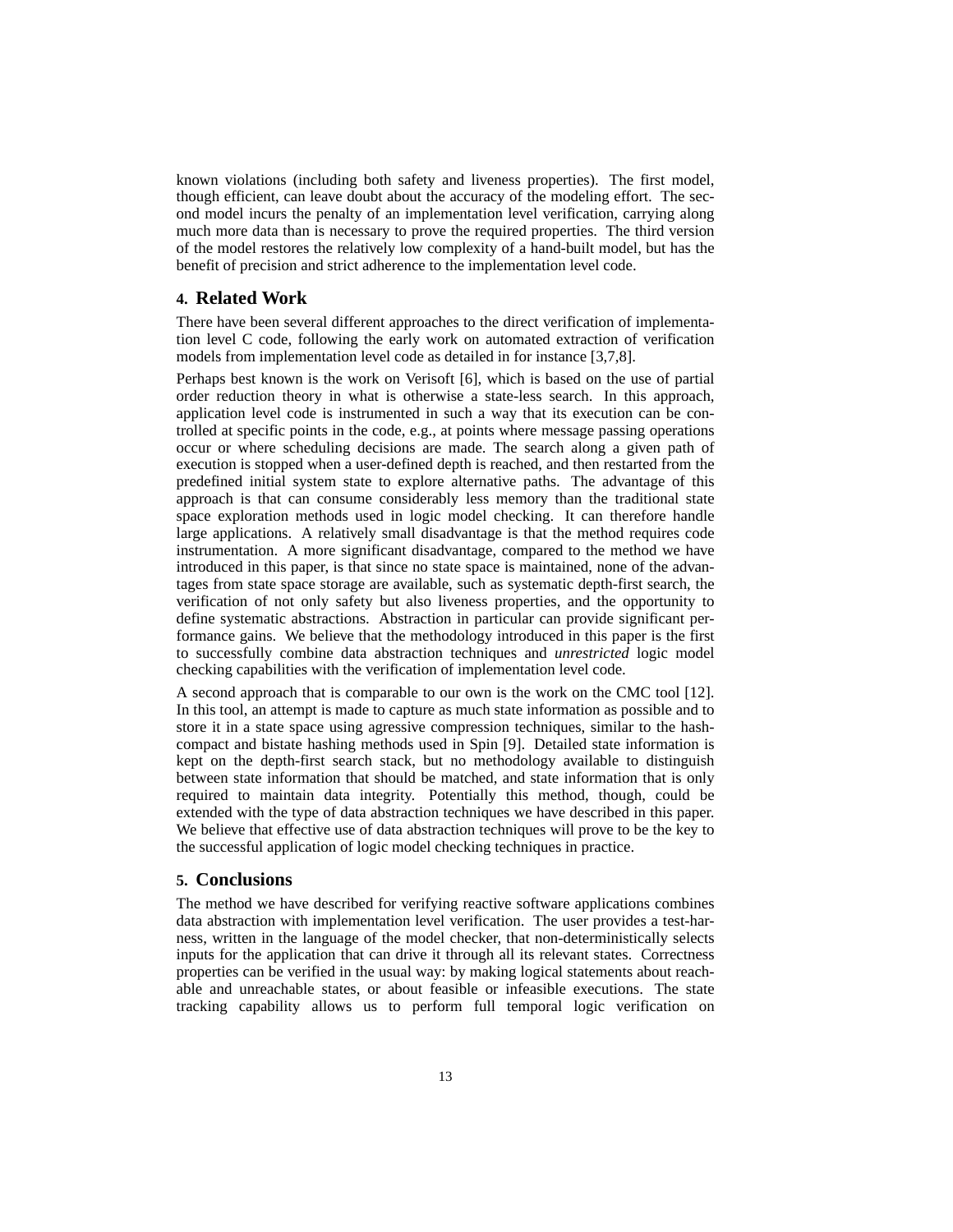implementation level code.

The basic method of maintaining both concrete and abstract representations of states in the search procedure is very similar to algorithms that have been proposed earlier for using (predefined) symmetry reductions in model checkers, e.g. in [1,4].

The method is the easiest to apply in the verification of single-threaded code, with well-defined input and output streams. The two examples we discussed in this paper are both of that type. The method is not restricted to such applications though. Multithreaded code can be handled, but requires more care. Each thread in the application will need to be prepared to run as standalone threads, with clearly defined inputs and outputs. The user must now identify the portions of program code that can be run as atomic blocks, setting the appropriate level of interleaving for the model checking runs. The test-harness that the user prepares now drives the thread executions directly, selecting the proper level of granularity of execution. The application we studied in [5] is of this type, and could be adapted to use the new method of data abstraction we have discussed here.

The capability to redefine how state information is to be represented, or abstracted, is also similar to the view function in TLC [11]. In our case, the abstraction can be defined in any way that  $C$  or  $C++$  allows, but it is restricted to the representation of external data objects. Most of the data in a SPIN model could be treated as such (e.g., by declaring them to be hidden within the SPIN model itself), with the exception only of the program counters of active processes.

In the setup we have described, each call on the application level code is assumed to execute to completion without interleaving of other actions (i.e., atomically). This is the most convenient way to proceed, but we are not restricted to it. By using a model extractor, such as FeaVer or MODEX [10,15], we can convert selected functions in the application into PROMELA models with embedded C code, optionally using additional source level abstraction functions, and generate a finer-grained model of execution. The instrumentation required for model extraction can, however, complicate the verification process, and require deeper knowledge of the application.

#### **Acknowledgements**

The research described in this paper was carried out at the Jet Propulsion Laboratory, California Institute of Technology, under a contract with the National Aeronautics and Space Administration.

The idea to distinguish state information that is tracked on the stack from that stored in the state space was suggested by Murali Rangarajan. The authors also thank Dragan Bosnacki for inspiring discussions on the subject of this paper.

#### **References**

- [1] D. Bosnacki, *Enhancing state space reduction techniques for model checking*. Ph.D Thesis, 2001. Eindhoven Univ. of Technology, The Netherlands.
- [2] E.M. Clarke, O. Grumberg, and D. Peled, *Model Checking*, MIT Press, 1999.
- [3] J.C. Corbett, M.B. Dwyer, J.C. Hatcliff, et al., Bandera: Extracting finite state models from Java source code, *Proc. 22nd Int. Conf. on Softw. Eng.*, June 2000, Limerick, Ireland, ACM Press, pp. 439-448.
- [4] E.A. Emerson, C.S. Jutla, A.P. Sistla, On Model-Checking for Fragments of mu-Calculus. *Proc. CAV93*, LNCS 697, pp. 385-396.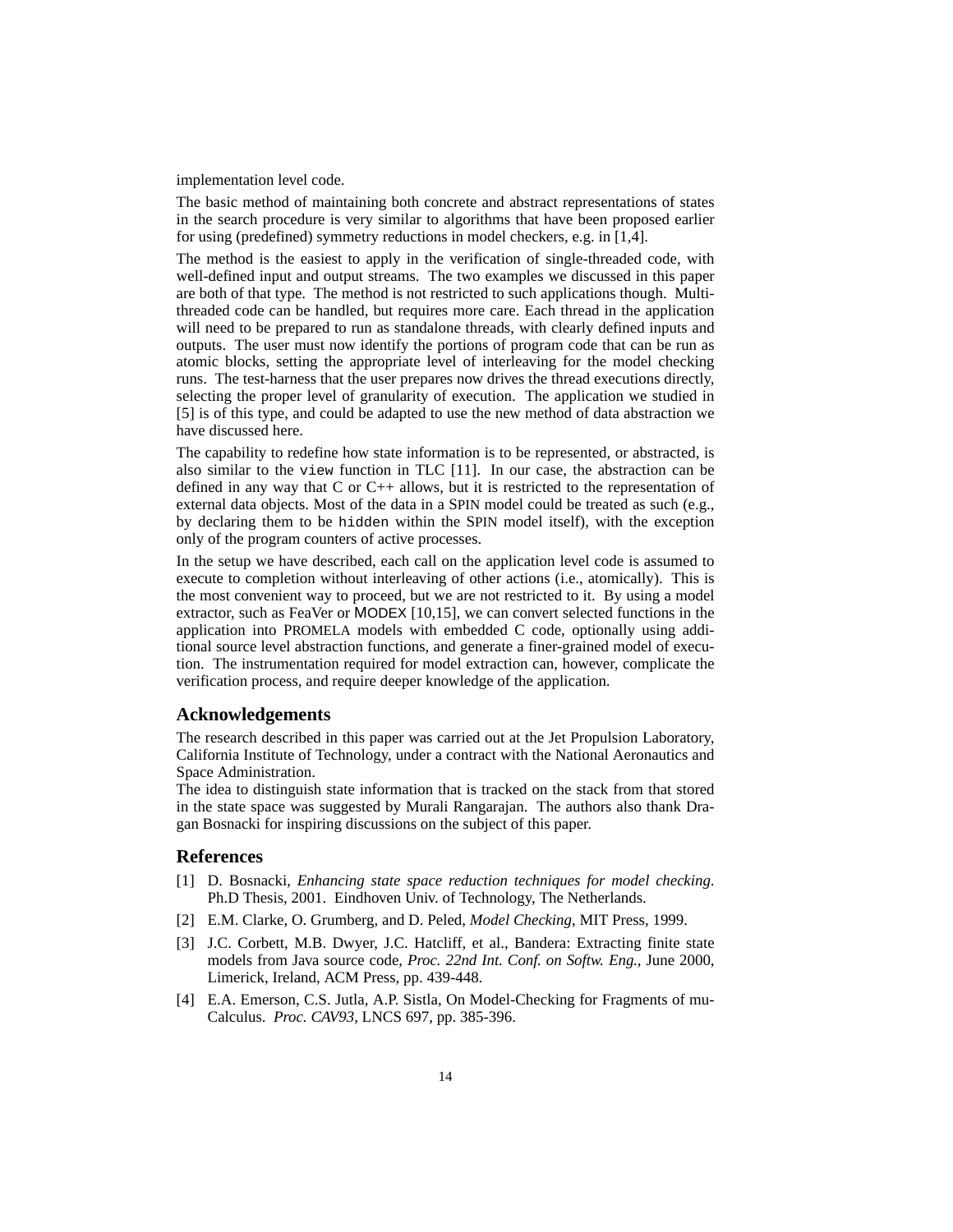- [5] P.R. Gluck and G.J. Holzmann, Using Spin Model Checking for Flight Software Verification, *Proc. 2002 Aerospace Conference*, IEEE, Big Sky, MT, USA, March 2002.
- [6] P. Godefroid, S. Chandra, C. Palm, Software model checking in practice: an industrial case study, *Proc. 22nd Int. Conf. on Softw. Eng.*, Orlando, Fl., May 2002, ACM Press, pp. 431-441.
- [7] K. Havelund, T. Pressburger, Model checking Java programs using Java Pathfinder, *Int. Journal on Software Tools for Technology Transfer*, Apr. 2000, Vol. 2, No. 4, pp. 366-381.
- [8] G.J. Holzmann, Logic Verification of ANSI-C Code with Spin, *SPIN Model Checking and Software Verification*, Springer Verlag, LNCS Vol. 1885, pp. 131-147, Sep. 2000.
- [9] G.J. Holzmann, *The SPIN Model Checker: Primer and Reference Manual*, Addison-Wesley, 2003.
- [10] G.J.Holzmann and M.H. Smith, An automated verification method for distributed systems software based on model extraction, *IEEE Trans. on Software Engineering*, Vol. 28, 4, pp. 364-377, April 2002.
- [11] L. Lamport, *Specifying Systems: the TLA+ language and tools for hardware and software engineers*, Addison-Wesley, 2002.
- [12] M. Musuvathi, D.Y.W. Park, A. Chou, D.R. Engler, D.L. Dill, CMC: A pragmatic approach to model checking real code, *Proc. Fifth Symposium on Operating Systems Design and Implementation*, Dec. 2002.
- [13] D. Park, Concurrency and automata on infinite sequences. In *5th GI-Conference on Theoretical Computer Science*, pp. 167-183. Springer, 1981.
- [14] http://f2.org/maths/ttt.html
- [15] http://cm.bell-labs.com/cm/cs/what/modex/